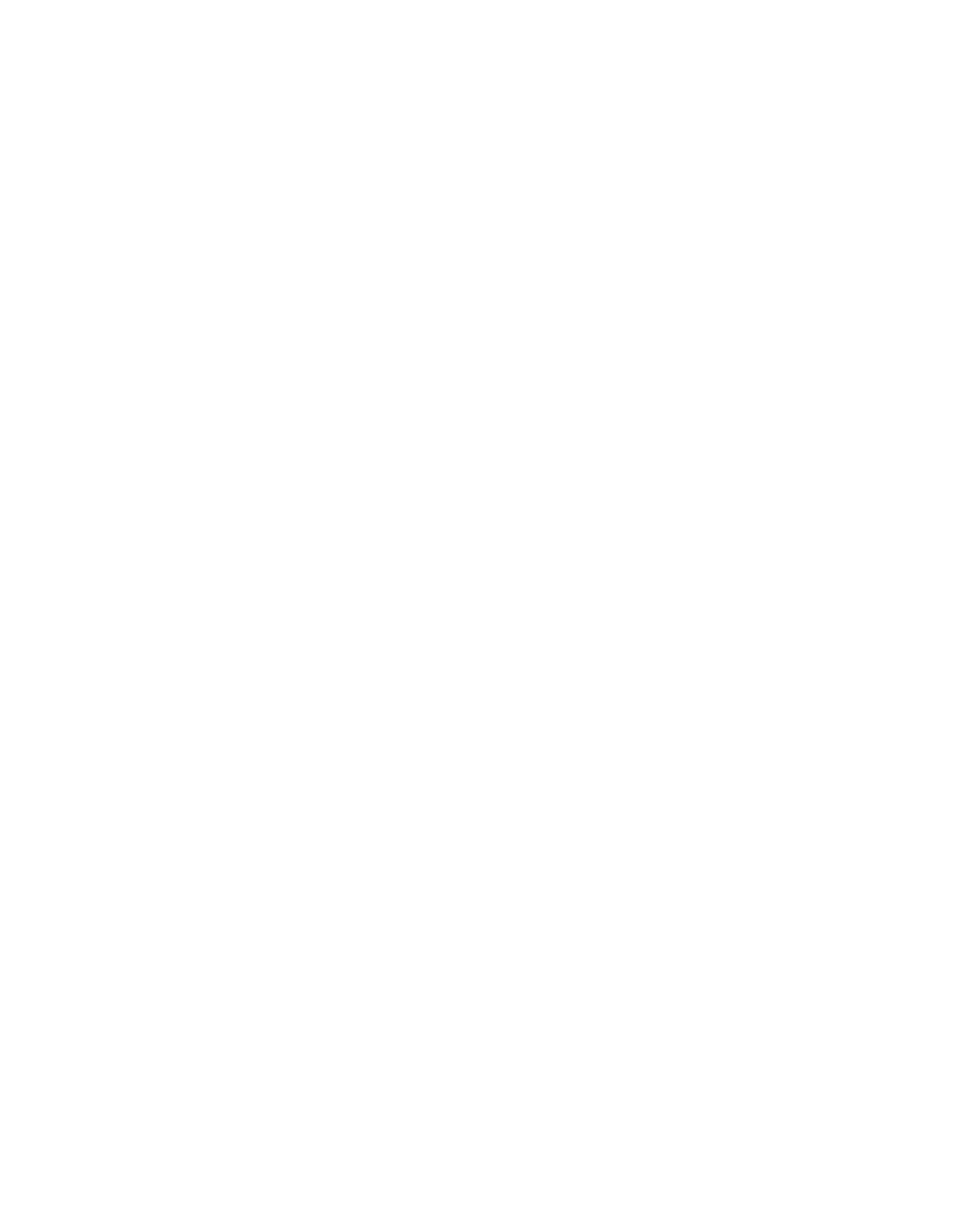# Newsletter

### stories2music

March 2022 Volume 4, Issue 3

# New Story for<br>St. Patrick's Day<br>May and June<br>May and June

Kate and Michael are hosting their annual Emerald Isle Day on their farm for family and friends. It's an afternoon of Irish activites and treats and an evening of Irish food, storytelling and a live Celtic band. When Kate secretly observes Michael playing his violin in the forest, she is transformed by it.

> The Violin



Richard Allen Harvey's music, "Bridget Cruise," has a lovely Irish feel that fits the story perfectly! The violin solo is Bach's Jesu, Joy of Man's Desiring.

### May and June

#### In the Beginning

This Easter poem explores the relationship between God and His Son and their plan for redemption.

#### Welcome Home

When Kate and Michael stand before their new home, Kate imagines the life they will have there.

#### The Paper Anniversary

Kate and Michael agree to celebrate their paper anniversary with surprise gifts and new adventures.



www.stories2music.com

 $s2m$ 

© 2022 by Kathy Matthes.